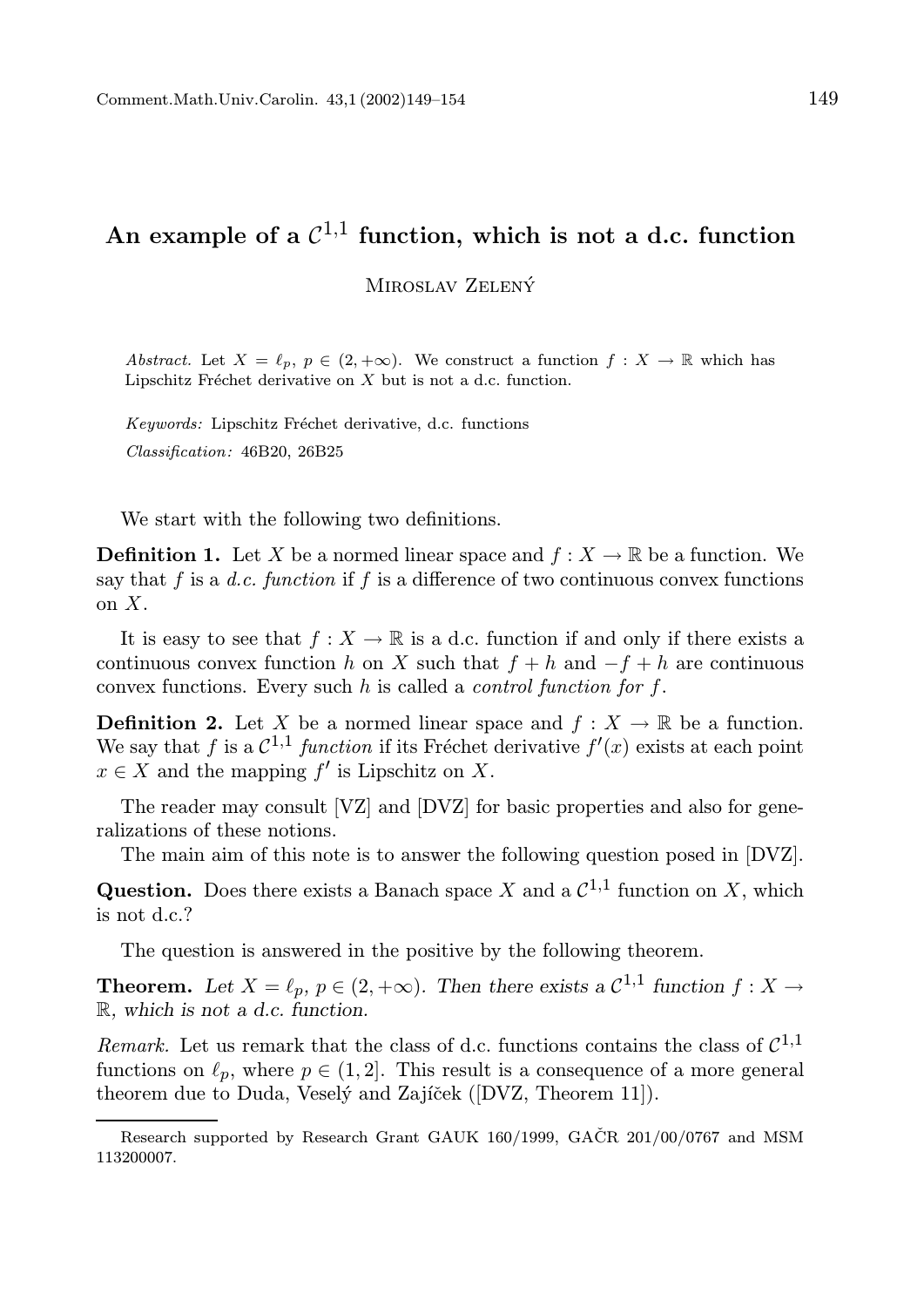We denote the set of all finite sequences from  $\{0, 1\}$  by Seq $\{0, 1\}$  and if  $s \in$ Seq $\{0, 1\}$ , then  $s\hat{O}$  (s<sup> $\hat{O}$ </sup>), respectively) stands for the concatenation of the sequences s and (0) (s and (1), respectively). The length of  $s \in \text{Seq}\{0, 1\}$  is denoted by |s|. Let X be a normed linear space. The open ball with center  $x \in X$  and radius  $r > 0$  is denoted by  $B(x, r)$ .

The following auxiliary notion will be helpful in the sequel.

**Definition 3.** Let X be a Banach space. We say that points  $x_s$ ,  $s \in \text{Seq}\{0, 1\}$ , form an S-family in X, if there exists a sequence  $\{r_n\}_{n=0}^{\infty}$  of positive real numbers such that the following conditions are satisfied:

- (a)  $\frac{1}{2}(x_s \hat{i}_0 + x_s \hat{i}_1) = x_s$  for every  $s \in \text{Seq}\{0, 1\},$
- (b) the set  $\{x_s, s \in \text{Seq}\{0,1\}\}\$ is bounded,
- (c)  $||x_s x_t|| \ge \max\{r_{|s|}, r_{|t|}\}\$ for every  $s, t \in \text{Seq}\{0, 1\}, s \ne t$ ,
- (d)  $\sum_{n=0}^{\infty} r_{2n}^2 = +\infty$ ,
- (e)  $\lim r_n = 0$ .

**Lemma 1.** Let X be a Banach space, let  $T = (x_s)_{s \in \text{Seq}(0,1)}$  be an indexed set with elements in X. Let  ${c_n}_{n=1}^{\infty}$  be a sequence of real numbers. If  $h: X \to \mathbb{R}$  is a function satisfying

(\*) 
$$
\forall s \in \text{Seq}\{0,1\}: \ \frac{1}{2}(h(x_{s\hat{0}}) + h(x_{s\hat{1}})) - h(x_s) \geq c_{|s|+1},
$$

then for every  $n \in \mathbb{N} \cup \{0\}$  there exists  $s \in \{0,1\}^n$  with  $h(x_s) \ge h(x_\emptyset) + \sum_{j=1}^n c_j$ .

PROOF: We will proceed by induction over n. The case  $n = 0$  is obvious. (Note that we use the convention saying that  $\sum_{j=1}^{0} c_j = 0$ .) Suppose that the assertion holds for n and we will deal with the case " $n + 1$ ". Using induction hypothesis we have  $h(x_s) \ge h(x_\emptyset) + \sum_{j=1}^n c_j$  for some  $s \in \{0,1\}^n$ . According to  $(\star)$  we have  $h(x_{s\hat{i}}) \geq h(x_s) + c_{n+1}$  for some  $i \in \{0, 1\}$ . Thus we conclude

$$
h(x_{s\hat{i}}) \ge h(x_{\emptyset}) + \left(\sum_{j=1}^{n} c_j\right) + c_{n+1}
$$

and we are done.  $\Box$ 

The next lemma is very easy to prove, so the proof will be omitted.

**Lemma 2.** Let X be a Banach space and f be a d.c. function on X with a control function h. Then for every  $x \in X$  and  $v \in X$  we have

$$
\frac{1}{2}(h(x+v)+h(x-v))-h(x) \ge \left|\frac{1}{2}(f(x+v)+f(x-v))-f(x)\right|.
$$

The next lemma uses the notion of bump function, which means a function with nonempty bounded support.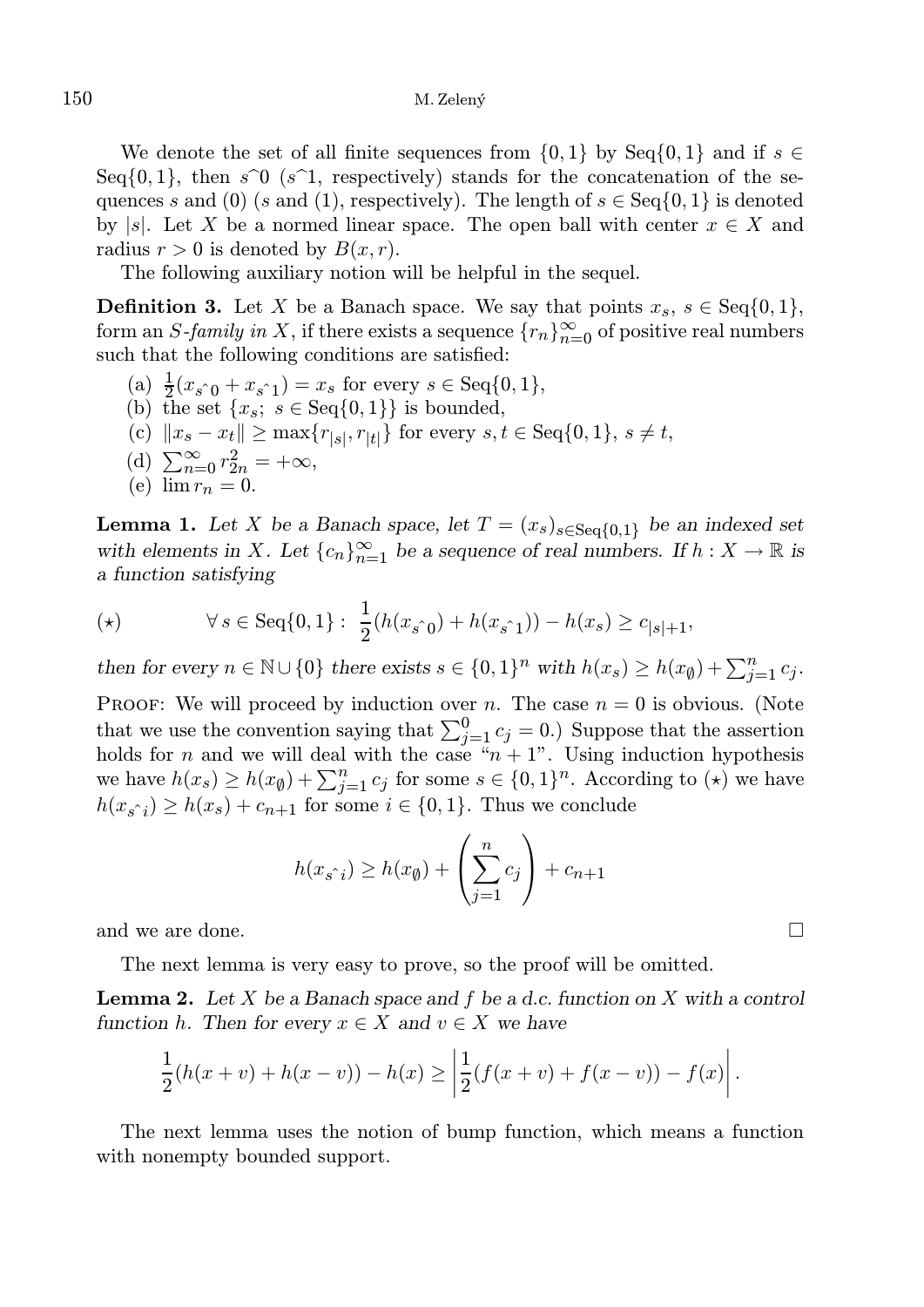**Lemma 3.** Let X be a Banach space with a  $\mathcal{C}^{1,1}$  bump function. Suppose that there exists an S-family in X. Then there exists a  $C^{1,1}$  function  $f : X \to \mathbb{R}$  which is not a d.c. function.

PROOF: Let  $T = (x_s)_{s \in \text{Seq{0,1}}}$  be an S-family in X and let  $\{r_n\}_{n=0}^{\infty}$  be the corresponding sequence of real numbers from Definition 3. Let  $\varphi$  be a  $\mathcal{C}^{1,1}$  bump function on X. We may assume that the support of  $\varphi$  is contained in the unit ball of X and  $\varphi(0) = 1$ . We may also assume that  $0 \leq \varphi(x) \leq 1$  for every  $x \in X$ . Indeed, we can use  $h \circ \varphi$ , where  $h : \mathbb{R} \to [0, 1]$  is a  $\mathcal{C}^{\infty}$  function with  $h(0) = 0$  and  $h(1) = 1$ , instead of  $\varphi$ , if necessary. Denote  $E = \{s \in \text{Seq}\{0,1\}; |s| \text{ is even}\}.$  For every  $s \in E$  we define a function  $\psi_s : X \to \mathbb{R}$  by

$$
\psi_s(x) = r_{|s|}^2 \varphi \left( \frac{4}{r_{|s|}} (x - x_s) \right).
$$

We denote  $B_s = B(x_s, \frac{1}{4}r_{|s|})$  for  $s \in E$ . Now we define a function  $\psi : X \to \mathbb{R}$ putting  $\psi(x) = \sum_{s \in E} \psi_s(x)$ . We will verify the following properties of  $\psi$ :

- (i)  $\psi$  is well defined on X,
- (ii) Fréchet derivative  $\psi'(x)$  exists for each  $x \in X$ ,
- (iii) the mapping  $x \mapsto \psi'(x)$  is Lipschitz.

(i) We have supp  $\psi_s \subset B_s$  for every  $s \in E$ . The system  $\{B_s; s \in E\}$  of balls is disjoint by the property (c) of S-family T and thus  $\psi$  is well defined on X.

(ii) If  $x \in \overline{B_s}$  for some  $s \in E$ , then  $\psi'(x)$  exists since  $\psi = \psi_s$  on some neighborhood of x. If  $x \in X \setminus \overline{\bigcup_{s \in E} B_s}$ , then  $\psi'(x)$  exists since  $\psi = 0$  on some neighborhood of x.

It remains to deal with  $x \in \overline{\bigcup_{s \in E} B_s} \setminus \bigcup_{s \in E} \overline{B_s}$ . Then we have  $\psi(x) = 0$ . We show that  $\psi'(x) = 0$ . Take  $y \in \overline{X}$ ,  $y \neq x$ . We distinguish two cases.

a) If  $y \notin \bigcup_{s \in E} \overline{B_s}$ , then  $\psi(y) = 0$  and we have  $|\psi(x) - \psi(y)| / ||x - y|| = 0$ .

b) If  $y \in \overline{B_s}$  for some  $s \in E$ , then  $||x - y|| \ge \frac{1}{4}r_{|s|}$  since  $B(x_s, \frac{1}{2}r_{|s|})$  intersects no ball  $B_t$ ,  $t \in E$ ,  $t \neq s$ . We obtain

$$
\frac{|\psi(x) - \psi(y)|}{\|x - y\|} \le \frac{r_{|s|}^2}{\frac{1}{4}r_{|s|}} = 4r_{|s|}.
$$

Let  $\varepsilon > 0$ . Then there exists  $n_0 \in \mathbb{N}$  such that for every  $n \in \mathbb{N}$ ,  $n \geq n_0$ , we have  $4r_n < \varepsilon$ . Then we can find  $\delta > 0$  such that  $B(x, \delta)$  intersects only those  $B_s$ 's with  $|s| \geq n_0$ . Now the above discussion gives

$$
\frac{|\psi(x) - \psi(y)|}{\|x - y\|} < \varepsilon
$$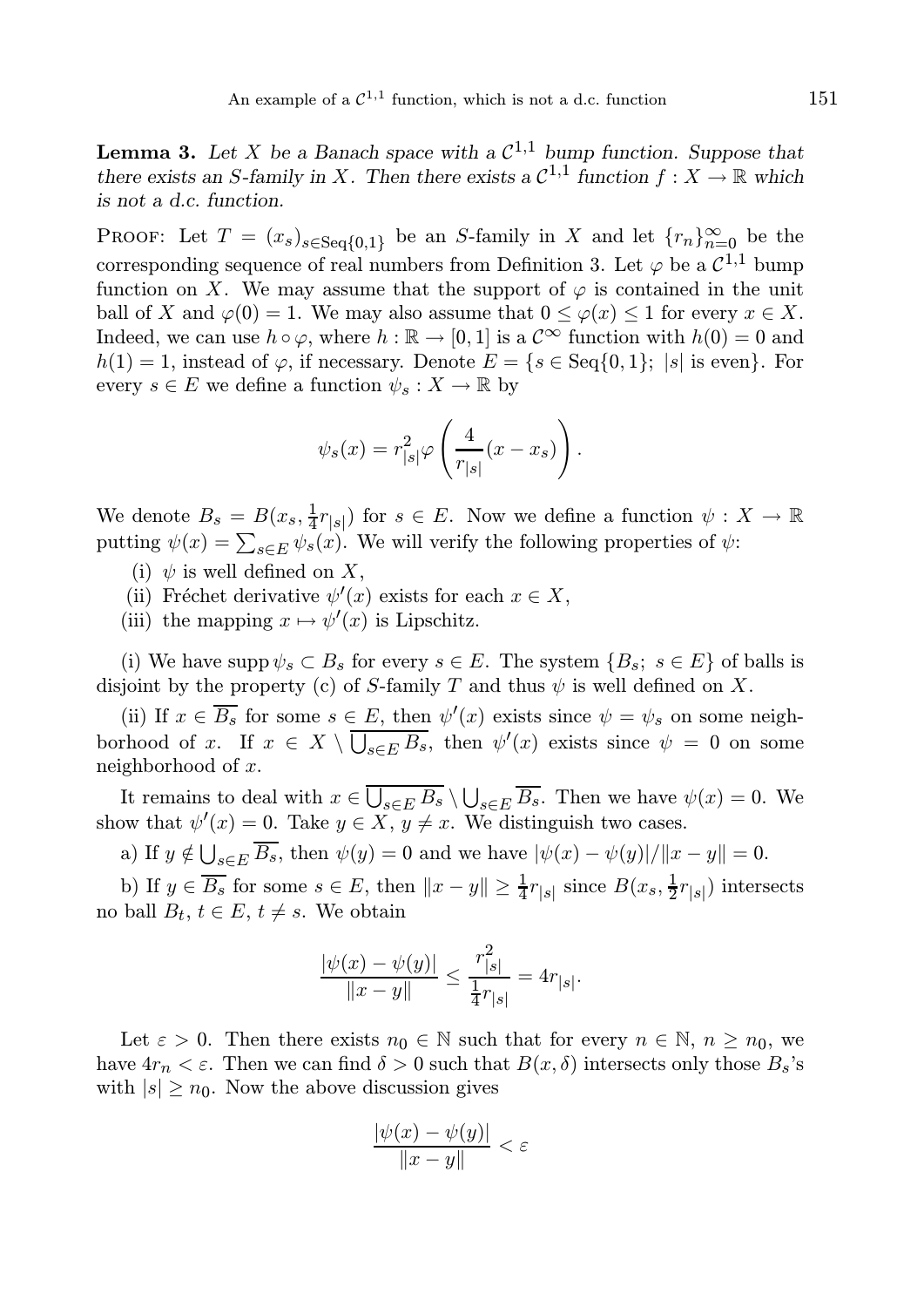for every  $y \in B(x, \delta) \setminus \{x\}$ . This proves  $\psi'(x) = 0$ .

(iii) Let  $K_0 > 0$  be the Lipschitz constant of the mapping  $x \mapsto \varphi'(x)$ . According to the definition of  $\psi$  we have that the mapping  $x \mapsto \psi'(x)$  is Lipschitz on  $\overline{B_s}$ ,  $s \in E$ , with the Lipschitz constant  $K_1 = 16K_0$ . Now take  $x, y \in X$  such that these points are not elements of the same  $B_t$ ,  $t \in E$ . If  $x \in B_s$  for some  $s \in E$ , then we find  $\tilde{x} \in X$  such that  $\tilde{x}$  is an element of the segment with endpoints x and y and lies on the boundary of  $B_s$ . If  $x \in X \setminus \bigcup_{t \in E} B_t$  we put  $\tilde{x} = x$ . The element  $\tilde{y}$  is defined in the analogical way. We have  $\psi'(\tilde{x}) = 0$  and  $\psi'(\tilde{y}) = 0$ . We estimate

$$
\begin{aligned} \|\psi'(x) - \psi'(y)\| &\leq \|\psi'(x) - \psi'(\tilde{x})\| + \|\psi'(\tilde{x}) - \psi'(\tilde{y})\| + \|\psi'(\tilde{y}) - \psi'(y)\| \\ &\leq K_1 \|x - \tilde{x}\| + 0 + K_1 \|\tilde{y} - y\| \leq K_1 \|x - y\|. \end{aligned}
$$

Thus we have verified the property (iii).

Since T is a bounded set and  $\lim r_n = 0$  we have that supp  $\psi$  is bounded. So take  $R > 0$  with supp  $\psi \subset B(0, R)$ . We find a sequence  $\{B(z_n, d_n)\}_{n=1}^{\infty}$  of balls with disjoint closures such that  $\lim z_n = 0$  and  $0 < 2d_n < ||z_n||$ . The desired function  $f$  is defined as follows:

$$
f(x) = \sum_{n=1}^{\infty} f_n(x), \text{ where } f_n(x) = d_n^2 \psi \left( \frac{R}{d_n} (x - z_n) \right).
$$

We have to verify the following properties:

- (iv)  $f$  is well defined on  $X$ ,
- (v)  $f'(x)$  exists for each  $x \in X$ ,
- (vi) the mapping  $x \mapsto f'(x)$  is Lipschitz,
- (vii)  $f$  is not a d.c. function.

(iv) The supports of  $f_n$ 's are disjoint and thus f is well defined.

(v) The function  $\psi$  is obviously bounded. Let C be a constant such that  $|\psi(x)| \leq C$  for every  $x \in X$ . If  $x \in X \setminus \{0\}$ , then  $f = f_n$  for some  $n \in \mathbb{N}$  on some neighborhood of x. Thus the derivative  $f'(x)$  clearly exists for every  $x \neq 0$ . We show that  $f'(0) = 0$ . We have  $f(0) = 0$ , therefore it is sufficient to show that  $\lim_{y\to 0} |f(y)|/||y|| = 0.$ 

Fix  $\varepsilon > 0$ . Then there exists  $n_0 \in \mathbb{N}$  such that  $Cd_n < \varepsilon$  for every  $n \in \mathbb{N}$ ,  $n \geq n_0$ . Find  $\delta > 0$  such that  $B(0, \delta)$  intersects no ball  $B(z_n, d_n)$  with  $n < n_0$ . Take  $y \in B(0, \delta) \setminus \{0\}$ . If  $y \notin \bigcup_{n=1}^{\infty} B(z_n, d_n)$ , then  $f(y) = 0$  and therefore  $|f(y)|/||y|| = 0$ . If  $y \in B(z_n, d_n)$  for some  $n \in \mathbb{N}$ , then  $n \geq n_0$  and we have  $|f(y)|/||y|| \leq C d_n^2/d_n = C d_n < \varepsilon$ . Thus we have  $|f(y)|/||y|| < \varepsilon$  for every  $y \in B(0, \delta) \setminus \{0\}$ . This gives  $f'(0) = 0$ .

(vi) The mapping  $x \mapsto f'_n(x)$  is Lipschitz on  $\overline{B(z_n, d_n)}$  with the Lipschitz constant  $K_1R^2$ . Using the same method as in the proof of the property (iii) we obtain that  $x \mapsto f'(x)$  is Lipschitz with the constant  $K_1 R^2$ .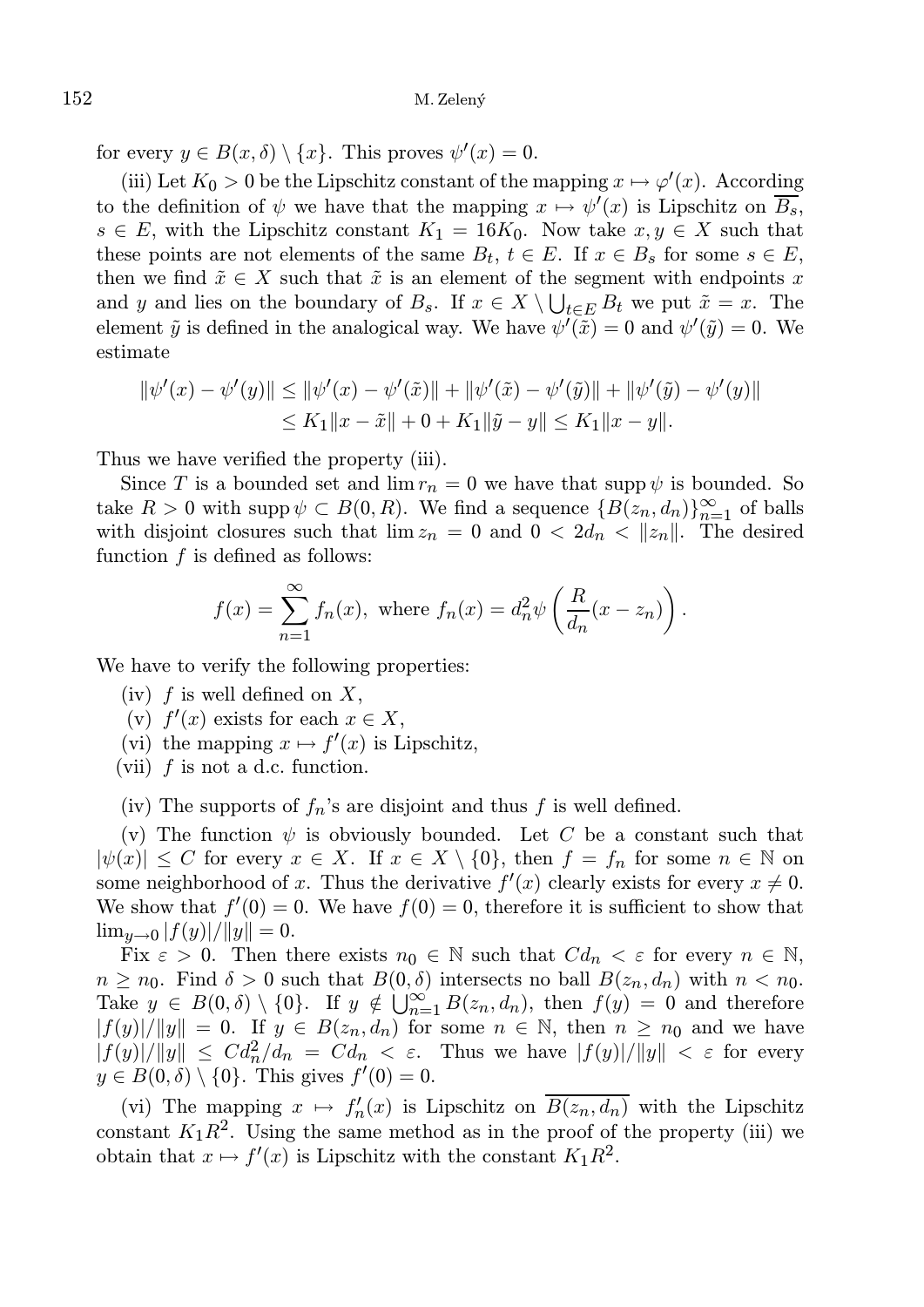(vii) Suppose to the contrary that f is a d.c. function. Let h be a control function for f. Since h is continuous there exists  $\tau > 0$  such that  $|h(x)| < 1$  for every  $x \in B(0, \tau)$ . Then there exists  $m \in \mathbb{N}$  with  $B(z_m, d_m) \subset B(0, \tau)$ . Put

$$
y_s := \frac{d_m}{R} x_s + z_m, \qquad s \in \text{Seq}\{0, 1\}.
$$

Using Lemma 2 we have that

$$
\frac{1}{2}(h(y_{s\hat{0}}) + h(y_{s\hat{1}})) - h(y_s) \ge \left| \frac{1}{2}(f(y_{s\hat{0}}) + f(y_{s\hat{1}})) - f(y_s) \right|
$$

for every  $s \in \text{Seq}\{0,1\}$  and  $i \in \{0,1\}$ . The construction of f and  $\psi_s$ 's gives

$$
f(y_s) = f_m(y_s) = d_m^2 \psi(x_s) = \begin{cases} 0, & |s| \text{ is odd;} \\ d_m^2 r_{|s|}^2, & |s| \text{ is even.} \end{cases}
$$

Thus we have

$$
\frac{1}{2}(h(y_{s \uparrow 0}) + h(y_{s \uparrow 1})) - h(y_s) \ge \begin{cases} d_m^2 r_{|s|+1}^2, & |s| \text{ is odd}; \\ d_m^2 r_{|s|}^2, & |s| \text{ is even}. \end{cases}
$$

Put  $c_{2n-1} = d_m^2 r_{2n-2}^2$  and  $c_{2n} = d_m^2 r_{2n}^2$  for  $n \in \mathbb{N}$ . For every  $s \in \text{Seq}\{0,1\}$  we have 1

$$
\frac{1}{2}(h(y_{s\hat{0}}) + h(y_{s\hat{1}})) - h(y_s) \ge c_{|s|+1}.
$$

Using Lemma 1 and the fact that  $\sum_{n=0}^{\infty} r_{2n}^2 = +\infty$  we obtain that there exists  $y_s \in B(z_m, d_m) \subset B(0, \tau)$  with  $h(y_s) > 1$ , a contradiction.

For the sake of completeness we prove the following well-known result.

**Lemma 4.** Let  $X = \ell_p$ ,  $p \in (2, +\infty)$ . Then there exists a  $\mathcal{C}^{1,1}$  bump function on X.

PROOF: Fix  $p \in (2, +\infty)$ . Using [DGZ, Theorem 1.1., p. 184] it is easy to see that the function  $w: X \to \mathbb{R}$  defined by  $w(x) = ||x||^p$  has bounded second Fréchet derivative on the unit ball. (The symbol  $\|.\|$  stands for the canonical norm on  $\ell_p$ .) Let  $\tau : \mathbb{R} \to \mathbb{R}$  be a  $\mathcal{C}^{\infty}$  bump with supp  $\tau \subset [-1, 1]$ . Putting  $g = \tau \circ w$  we obtain the desired bump. the desired bump.

PROOF OF THEOREM: According to Lemma 4 there exists a  $\mathcal{C}^{1,1}$  bump on X. Thus it is sufficient to show that  $X$  contains an  $S$ -family. Such a set can be defined as follows. We put

$$
x_{\emptyset} = (0, 0, 0, \dots)
$$
  
\n
$$
x_s = \left( (-1)^{s_1}, (-1)^{s_2}/\sqrt{2}, \dots, (-1)^{s_n}/\sqrt{n}, 0, 0, \dots \right), \quad s = (s_1, \dots, s_n) \in \{0, 1\}^n.
$$

The corresponding  $r_n$ 's are defined by  $r_n = 1/\sqrt{n+1}$ ,  $n \in \mathbb{N} \cup \{0\}$ . A direct calculation shows that  $T = (x_s)_{s \in \text{Seq}\{0,1\}}$  satisfies the conditions (a)—(e) from Definition 3. Using Lemma 3 we are done.